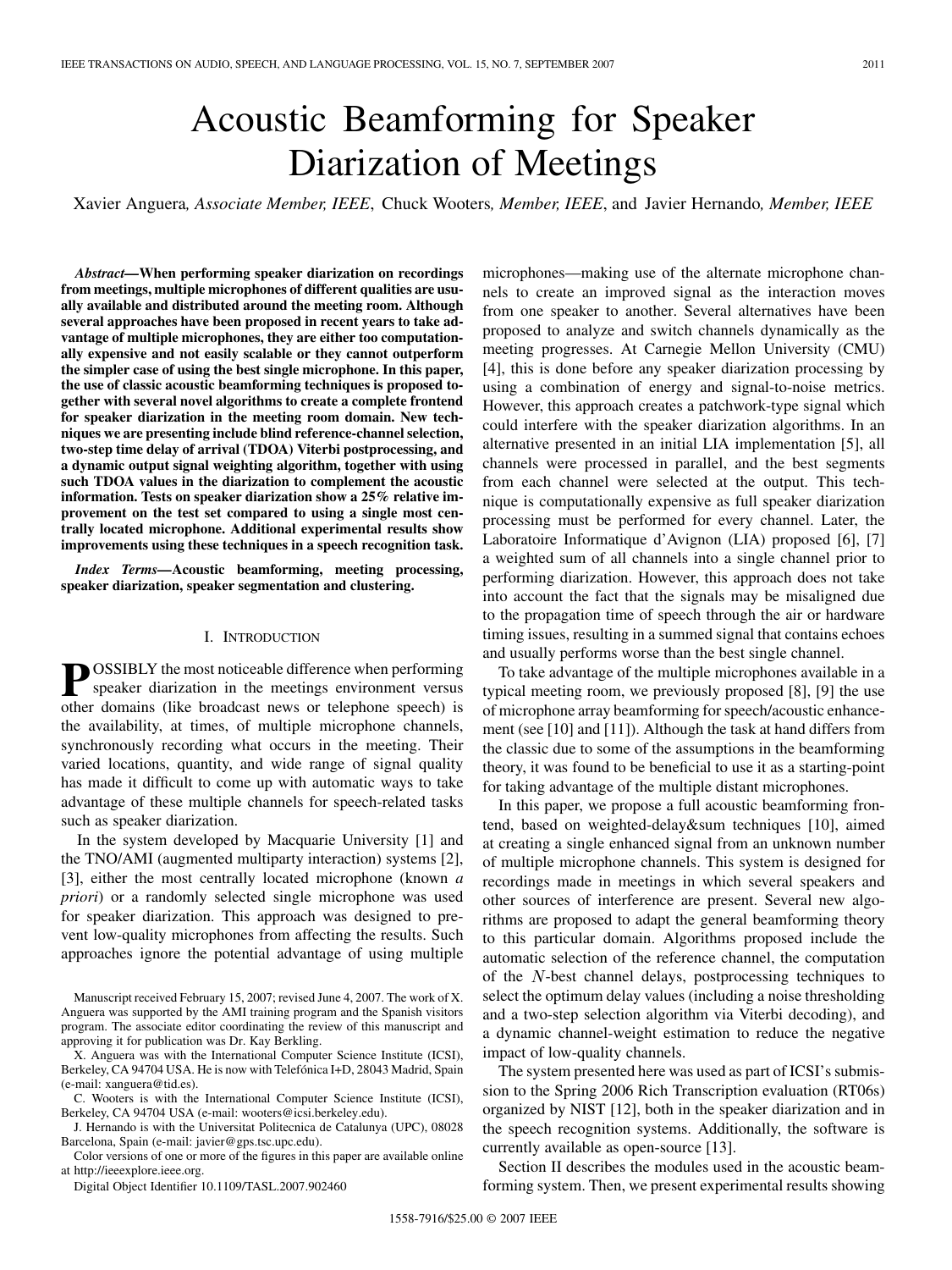

Fig. 1. Weighted-delay&sum block diagram.

the improvements gained by using the new system within the task of speaker diarization, and finally, we present results for the task of speech recognition.

# II. MULTICHANNEL ACOUSTIC BEAMFORMING SYSTEM IMPLEMENTATION

The acoustic beamforming system is based on the weighted-delay&sum microphone array theory, which is a generalization of the well-known weighted-delay&sum beamforming technique [14], [15]. The signal output  $y[n]$  is expressed as the weighted sum of the different channels as follows:

$$
y[n] = \sum_{m=1}^{M} W_m[n]x_m[n - \text{TDOA}^{(m, \text{ref})}[n]] \tag{1}
$$

where  $W_m[n]$  is the relative weight for microphone m (out of  $M$  microphones) at instant  $n$ , with the sum of all weights equals to 1,  $x_m[n]$  is the signal for each channel, and TDOA<sup> $(m,ref)[n]$ </sup> (time delay of arrival) is the relative delay between each channel and the reference channel, in order to obtain all signals aligned with each other at each instant n. In practice, TDOA<sup> $(m, ref)$ </sup>[n] is estimated via cross-correlation techniques once every several acoustic frames. In the implementation presented here, it corresponds to once every 250 ms, using generalized cross correlation with phase transform (GCC-PHAT) as proposed in [16] and [17] and described below. We will refer to these as "acoustic segments," and we will refer to the (usually larger) set of frames used to estimate the cross correlation measure the "analysis window."

The weighted-delay&sum technique was selected for use in the meetings domain given the following set of constraints:

- unknown locations of the microphones in the meeting room;
- nonuniform microphone settings (gain, recording offsets, etc.);
- unknown location and number of speakers in the room (due to this constraint, any techniques based on known source locations are unsuitable);
- unknown number of microphones in the meeting room (the system should be able to handle from two to  $> 100$  microphone channels).

Fig. 1 shows the different blocks involved in the proposed weighted-delay&sum process. The process can be split into four main blocks. First, signal enhancement via Wiener filtering is performed on each individual channel to reduce the noise. Next, the information extraction block is in charge of estimating which channel to use as the reference channel, an overall weighting factor for the output signal, the skew present in the ICSI meetings, and the  $N$ -best TDOA values at each analysis segment. Third, a selection of the appropriate TDOA delays between signals is obtained in order to optimally align the channels before the sum. Finally, the signals are aligned and summed. The output of the system is composed of the acoustic signal and a vector of TDOA values, which can be used as extra information about a speaker's position. A more detailed description of each block follows.

## *A. Individual Channel Signal Enhancement*

Prior to doing any multichannel beamforming, each individual channel is Wiener filtered [18]. This aims at cleaning the signal of corrupting noise, which is assumed to be additive and of a stochastic nature. The implementation of Wiener filtering is taken from the ICSI-SRI-UW system used for automatic speech recognition (ASR) in [19], and applied to each channel independently. This implementation performs an internal speech/nonspeech and noise power estimation for each channel independently, ignoring any multichannel properties or microphone locations. The use of such filtering improves the beamforming as it increases the quality of the signal, even though it introduces a small phase nonlinearity given that the filter is not of linear phase. Alternative multichannel Wiener filters were not considered but could further improve results by taking advantage of redundancies in the different input channels.

#### *B. Meeting Information Extraction Block*

The algorithms in this block extract information from the input signals to be used further on in the process to construct the output signal. It is composed of four algorithms—reference channel estimation, overall channels weighting factor, ICSI meetings skew estimation, and the TDOA  $N$ -best delays estimation.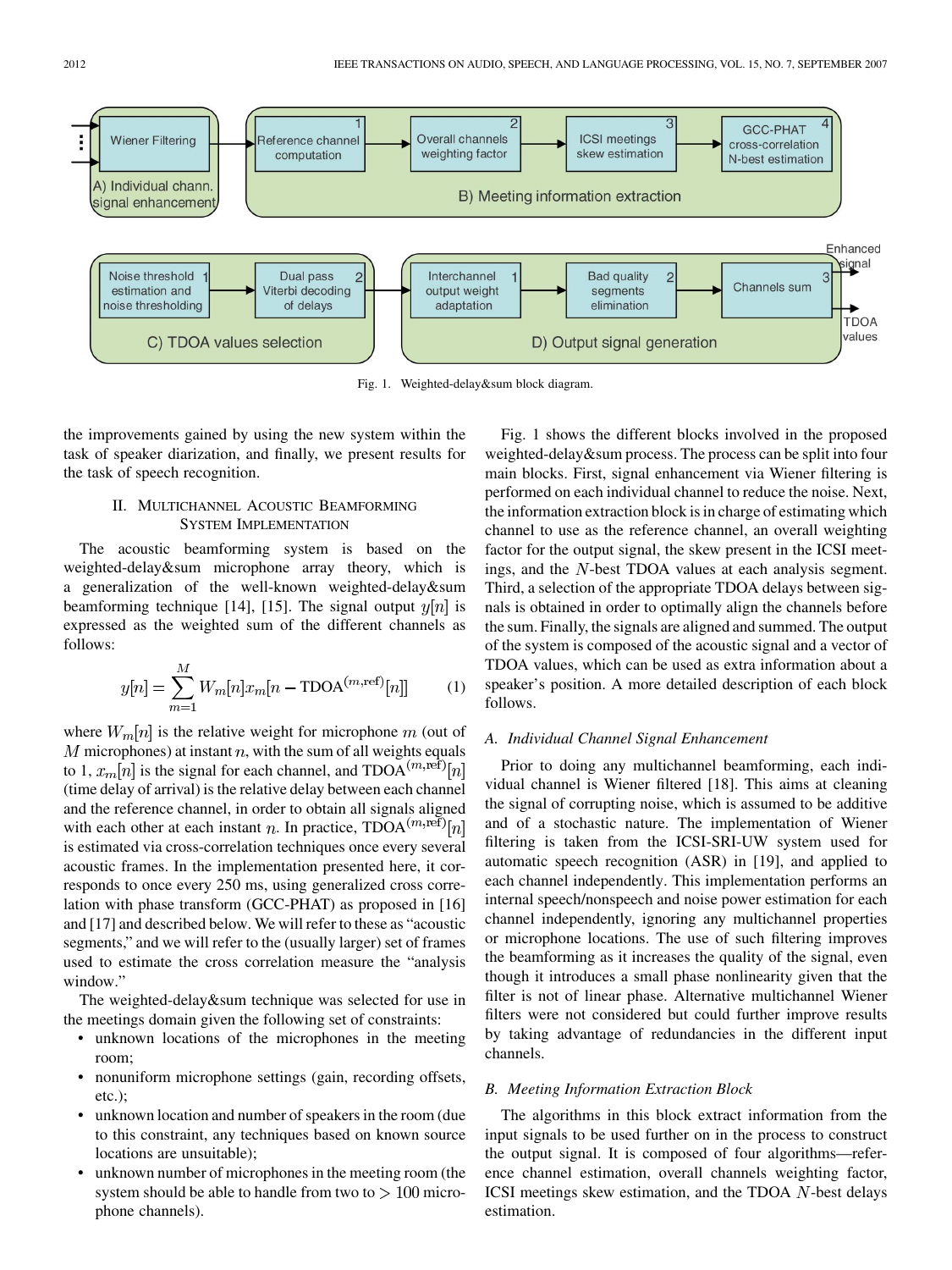*1) Reference Channel Estimation:* This algorithm attempts to automatically find the most centrally located and best quality channel to be used as the reference channel in further processing. It is important for this channel to be the best representative of the acoustics in the meeting, as the correct estimation of the delays of each of the channels depends on the reference chosen.

In the meetings used for the Rich Transcription evaluations [20], there is one microphone that is selected as the most centrally located microphone. This microphone channel is used in the single distant microphone (SDM) task. The SDM channel is chosen given the room layout and the prior knowledge of the microphone types. This module presented here ignores that channel chosen for the SDM condition and selects one microphone automatically based only on the acoustics. This is intended for system robustness in cases where absolutely no information is available on the room layout or microphone placements.

In order to find the reference channel, we use a metric based on a time-average of the cross-correlation between each channel i and all of the others  $j = 1, ..., M, j \neq i$ , computed on segments of 1 s, as

$$
\overline{\text{Xcorr}}_i = \frac{1}{K(M-1)} \sum_{k=1}^{K} \sum_{j=1, j \neq i}^{M} \text{Xcorr}[i, j; k] \tag{2}
$$

where M is the total number of channels/microphones and  $K =$ 200 indicates the number of 1-s blocks used in the average. The  $xcorr[i, j; k]$  indicates a standard cross-correlation measure between channels i and j for each block  $k$ . The channel i with the highest average cross-correlation was chosen as the reference channel. An alternative signal-to-noise (SNR) metric was analyzed and the results were not conclusive as to which method performed better in all cases. The cross-correlation metric was chosen as it matches the algorithm search for maximum correlation values and because it is simple to implement.

*2) Overall Channels Weighting Factor:* For practical reasons, speech processing applications use acoustic data that was sampled with a limited number of bits (e.g., 16 bits per sample) providing a certain amount of dynamic range, which is often not fully used because the recorded signals are of low amplitude. When summing up several input signals, we are increasing the resolution in the resulting signal, and thus we must try to take advantage of as much of the output resolution as possible. The overall channel weighting factor is used to normalize the input signals to match the file's available dynamic range. It is useful for low-amplitude input signals since the beamformed output has greater resolution and therefore can be scaled appropriately to minimize the quantization errors generated by scaling it to the output sampling requirements.

There are several methods in signal processing for finding the maximum value of a signal in order to perform amplitude normalization. These include: compute the absolute maximum amplitude, the root mean square (rms) value, or other variations of it, over the entire recording. It was observed in meetings data that the signals may contain low-energy areas (silence regions) with short average durations, and high-energy areas (impulsive noises like door slams, or laughs), with even shorter duration.

Using the absolute maximum or rms would "saturate" the normalizing factor to the highest possible value or bias it according to the amount of silence in the meeting. So instead, we chose a windowed maximum averaging to try to increase the likelihood that every window contains some speech. In each window, the maximum value is found, and these max values are averaged over the entire recording. The weighting factor was obtained directly from this average.

*3) ICSI Meetings Skew Estimation:* This module was created to deal with the meetings that come from the ICSI Meeting Corpus, some of which have an error in the synchronization of the channels. This was originally detected and reported in [21], indicating that the hardware used for the recordings was found not to keep an exact synchronization between the different channels, resulting in a skew between channels of multiples of 2.64 ms. It is not possible to know beforehand the amount of skew of each of the channels as the room setup did not follow a consistent ordering regarding the connections to the hardware being used. Therefore, we need to automatically detect such skew so that it does not affect the beamforming.

The artificially generated skew does not affect the general processing of the channels by an ASR system as it does not need exact time alignment between the channels—utterance boundaries always include a silence "guard" region, and the usual parametrizations (10–20 ms long) cover small time differences.

It does pose a problem, though, when computing the delays between channels, as it introduces an artificial delay between channel pairs, which forces us to use a larger analysis window for the ICSI meetings than with other meetings in order to compute the delays accurately. This increases the chance of delay estimation error. This module is therefore used to estimate the skew between each channel and the reference channel (in the case of ICSI meetings) and use it as a constant bias in the rest of the delay processing.

In order to estimate the bias, an average cross-correlation metric was put in place in order to obtain the average (across time) delay between each channel and the reference channel for a set of long acoustic windows (around 20 s), evenly distributed along the meeting.

4) *TDOA N-Best Delays Estimation:* The computation of the TDOA between each of the channels and the reference channel is computed in segments of 250 ms. This allows the beamforming to quickly modify its beam steering whenever the active speaker changes. In this implementation, the TDOA was computed over a window of 500 ms (called the analysis window), which covers the current analysis segment and the next. The size of the analysis window and of the segment size constitute a tradeoff. A large analysis window or segment window leads to a reduction in the resolution of changes in the TDOA. On the other hand, using a small analysis window reduces the robustness of the estimation. The reduction of the segment size also increases the computational cost of the system, while not increasing the quality of the output signal. The selection of the scroll and analysis window sizes was done empirically given some development data and no exhaustive study was performed to fine-tune these values.

In order to compute the TDOA between the reference channel and any other channel for any given segment, it is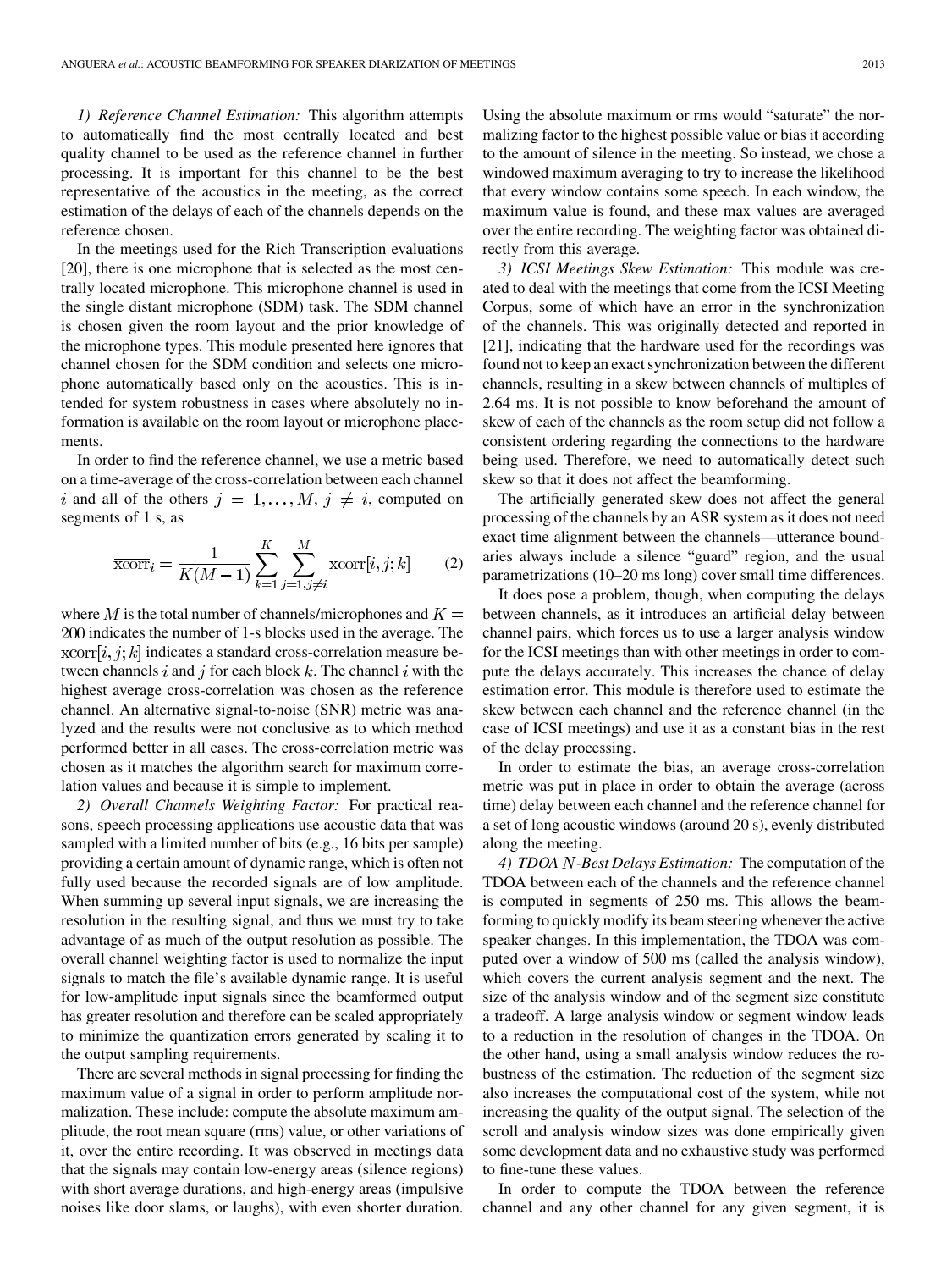usual to estimate it as the delay that maximizes the cross-correlation between the two segments. In current beamforming systems, the use of the cross-correlation in its classical form  $\left(R_{\text{Xcorr}}^{i,\text{ref}}(d) = \sum_{n=0}^{N} x_i[n]x_{\text{ref}}[n+d]\right)$  is avoided as it is very sensitive to noise and reverberation. To improve robustness against these problems, it is common practice to use the GCC-PHAT. Such variation to the standard cross-correlation proposes an amplitude normalization in the frequency domain, maintaining the phase information, which conveys the delay information between the signals.

Given two signals  $x_i(n)$  and  $x_{ref}(n)$ , the GCC-PHAT is computed with

$$
\hat{R}_{\text{PHAT}}^{i,\text{ref}}(d) = \mathcal{F}^{-1}\left(\frac{X_i(f)[X_{\text{ref}}(f)]^*}{|X_i(f)[X_{\text{ref}}(f)]^*|}\right) \tag{3}
$$

where  $X_i(f)$  and  $X_{\text{ref}}(f)$  are the Fourier transforms of the two signals,  $\mathcal{F}^{-1}$  indicates the inverse Fourier transformation,  $[$  |\* denotes the complex conjugate, and  $\lvert \cdot \rvert$  is the modulus. The resulting  $\hat{R}_{\text{PHAT}}^{i,\text{ref}}(d)$  is the correlation function between signals  $i$  and ref. All possible values range from 0 to 1 given the frequency domain amplitude normalization performed.

The TDOA for these two microphones  $(i$  and ref) is estimated as

$$
TDOA_1^i = \arg\max_d \left(\hat{R}_{\text{PHAT}}^{i,\text{ref}}(d)\right) \tag{4}
$$

which we noted with subscript 1 (first-best) to differentiate it from further computed values.

Although the maximum value of  $\hat{R}_{\text{PHAT}}^{i,\text{ref}}(d)$  corresponds to the estimated TDOA for that particular segment and microphones pair, it does not always "point" at the correct speaker during that segment. In the system proposed here, the top  $N$ relative maxima of  $\hat{R}^{i,\text{ref}}_{\text{PHAT}}(d)$  are computed instead (we use  $N$  around 4), and several postprocessing techniques are used to "stabilize" and choose the appropriate delay before aligning the signals for the sum. Therefore, for each analysis segment, we obtain a vector TDOA<sup> $i$ </sup> for microphone i with  $m = 1, ..., M$ ,  $i \neq$  ref with its corresponding correlation values GCC-PHAT<sup>n</sup> with  $n = 1, \ldots, N$ .

We could isolate three cases where it was considered not appropriate to use the absolute maximum (first-best) from  $\hat{R}_{\text{PHAT}}^{i,\text{ref}}(d)$ . On the one hand, the maximum can be due to spurious noises or events not related to the active speaker, and the active speaker is actually represented by another local maximum of the cross-correlation. On the other hand, when two or more speakers are speaking simultaneously, each speaker will be represented by a different maximum in the cross-correlation function, but the absolute maximum might not be constantly assigned to the same speaker resulting in artificial speaker switching. Finally, when the segment that has been processed is entirely filled with nonspeech acoustic data (either noise or random acoustic events) the  $\hat{R}_{\text{PHAT}}^{i,\text{ref}}(d)$  function obtains maximum values randomly over all possible delays, making it not suitable for beamforming. In this case, no source delay information can be extracted from the signal, and the delays ought to be totally discarded and substituted by others in the surrounding time frames, as will be seen in Section III.

## *C. TDOA Values Selection/Post-Processing*

Once the TDOA values of all channels across all meeting have been computed, it is desirable to apply a TDOA postprocessing to obtain the set of delay values to be applied to each of the signals when performing the weighted-delay&sum as proposed in (1). We implemented two filtering steps, a noisy TDOA detection and elimination (TDOA continuity enhancement), and 1-best TDOA selection from the  $N$ -best vector.

*1) Noisy TDOA Thresholding:* This first proposed filtering step is intended to detect those TDOA values that are not reliable. A TDOA value does not show any useful information when it is computed over a silence (or mainly silence) region or when the SNR of either of the signals being compared is low, making them very dissimilar. The first problem could be addressed by using a speech/nonspeech detector prior to any further processing, but prior experimentation indicated that further errors were introduced due to the detector. The selected algorithm applies a simple continuity filter on the TDOA values for each segment  $c$  based on their GCC-PHAT values by using a noise threshold  $\Theta_{\text{noise}}$  in the following way:

$$
\text{TDOA}_{n}^{i}[c]
$$
\n
$$
= \begin{cases}\n\text{TDOA}_{n}^{i}[c-1], & \text{if GCC-PHAT}_{1}^{i}[c] < \Theta_{\text{noise}} \\
\text{TDOA}_{n}^{i}[c], & \text{if GCC-PHAT}_{1}^{i}[c] \ge \Theta_{\text{noise}}\n\end{cases}
$$
\n(5)

where  $\Theta_{\text{noise}}$  is defined as the minimum correlation value below which it can be assumed that the correlation is returning feasible results. It is set independently in every meeting as the correlation values are dependent not only on the signal quality but also on the microphone distribution in the different meeting rooms. In order to find an appropriate value for it, the histogram of the distribution of correlation values needs to be evaluated for each meeting. In our implementation, a threshold was selected at the value which filters out the lowest 10% of the cross-correlation frames, using the histogram for all cross-correlation values from all microphones in each meeting.

Experimentation showed that the final performance did not decrease when computing a threshold over the distribution of all correlation values together, compared to individual threshold values computed for each channel independently, which would impose a higher computational burden on the system.

*2) Dual-Step Viterbi Postprocessing:* This second postprocessing technique applied to the computed delays is used to select the appropriate delay to be used among the  $N$ -best GCC-PHAT values computed previously. The aim here is to maximize speaker continuity avoiding constant delay switching in the case of multiple speakers, and to filter out undesired beam steering towards spurious noises present in the room.

As seen in Fig. 2, a two-step Viterbi decoding of the  $N$ -best TDOA is proposed. The first step consists of a local (single-channel) decoding where the two-best delays are chosen from the  $N$ -best delays computed for that channel at every segment. The second decoding step considers all combinations of two-best delays across all channels, and selects the final single TDOA value that is most consistent across all channels. For each step, one needs to define the topology of the state sequence used in the Viterbi decoding and the emission and transition weights to be used. The use of a two-step algorithm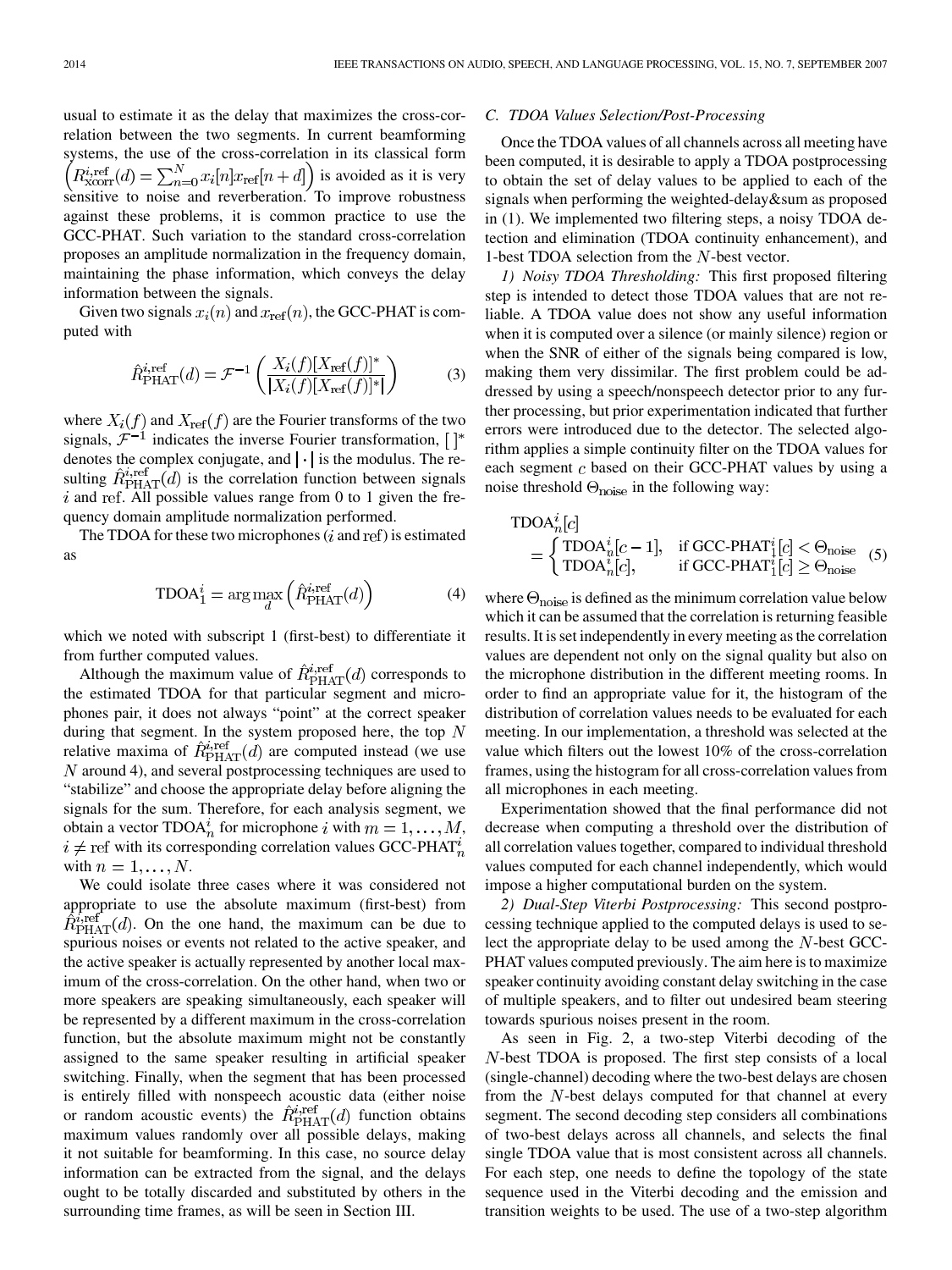

Fig. 2. Weighted-delay&sum double-Viterbi delays selection.

is due in part to computational constraints since an exhaustive search over all possible combinations of all  $N$ -best values for all channels would easily become computationally prohibitive.

Both steps choose the most probable (and second most probable) sequence of hidden states where each one is related to the TDOA values computed for one segment. In the first step, the set of possible states at each segment  $c$  is given by the computed  $N$ -best values. Each possible state has an emission probability-like value for each processed segment. This value is equal to the  $\log$  GCC-PHAT<sup>*n*</sup><sub>n</sub> $[c]$  value for channel *i*, with  $n = 1, \ldots, N$ . No prior scaling or normalization is required as the GCC-PHAT values range from 0 to 1 (given the amplitude normalization performed on the frequency domain in its definition).

The transition weight between two states in step 1 is taken as decreasing linearly with the distance between its delays. Given two nodes, i and j at segments c and  $c - 1$ , respectively, the transition weight for a given channel  $m$  is defined as

$$
\text{Tr}_{1}^{m}[i,j;c] = \frac{\Delta \text{diff}^{m}[i,j;c] - |\text{TDOA}_{i}^{m}[c] - \text{TDOA}_{j}^{m}[c-1]|}{\Delta \text{diff}^{m}[i,j;c]} \quad (6)
$$

where

$$
\Delta \text{diff}^m[i, j; c] = \max\left(\left|\text{TDOA}_i^m[c] - \text{TDOA}_j^m[c-1]\right|, \forall i, j\right).
$$

This way, all transition weights are locally bounded between 0 and 1, assigning a 0 weight to the furthest away delays pair. This implies that only  $N-1$  TDOA values will be considered at each segment.

This first Viterbi step aims at finding the two best TDOA values (from the computed  $N$ -best) that represent the meeting's speakers at any given time. By doing so, it is believed that the system will be able to choose the most appropriate/stable TDOA value for that segment and a secondary delay, which may come from interfering events, e.g., other speakers or the same speaker's echoes. The TDOA values can be any two (not allowing the paths to collapse) of the  $N$ -best TDOA values computed previously by the system, and are chosen exclusively based on their distance to surrounding TDOA values and their GCC-PHAT values.

The second-pass Viterbi decoding finds the best possible path given the set of hidden states generated by all possible combinations of delays from the two-best delays obtained earlier for each channel. Given a vector  $g(l)$  of dimension  $M-1$  (same as the number of channels for which TDOA values are computed) which is the  $l$ th combination of possible indexes from the two-best TDOA values for each channel (obtained in step 1), it is expanded as  $g(l) = [g(l, 1), \dots, g(l, M-1)]$  where each element  $g(l,m) = \{0,1\}$ , with  $2^{M-1}$  combinations possible.

One can rewrite GCC-PHAT $_{g(l,m)}^{m}[c]$ , the GCC-PHAT value associated with the  $g(l,m)$ -best TDOA value for channel m at segment c, which will take values  $[0, 1]$ . Then, the emission probability-like values are obtained as the product of the individual GCC-PHAT values of each considered TDOA combination  $g(l)$  at segment c as

$$
P_2(\mathbf{g}(l))[c] = \sum_{m=1}^{M} \log \left( \text{GCC-PHAT}_{g(l,m)}^{m}[c] \right) \tag{7}
$$

which can be considered to be the extension of the individual channel emission probability-like values to the case of multiple TDOA values, where we consider that the different dimensions are independent from each other (interpreted as independence of the TDOA values obtained for each channel at segment  $c$ , not their relationship with each other in space along time).

The transition weights are computed in a similar way as in the first step, but in this case they introduce a new dimension to the computation, as now a vector of possible TDOA values needs to be taken into account. As was done with the emission probability-like values, the total distance is considered to be the sum of the individual distances from each element. Assuming TDOA $_{q(l,m)}^m[c]$  is the TDOA value for the  $g(l,m)$ -best element in channel  $m$  for segment  $c$ , the transition weights between two TDOA combinations for all microphones are determined by

$$
\text{Tr}_2[i,j;c] = \frac{M}{\text{Adiff}[i,j;c] - \left| \text{TDOA}_{g(i,m)}^m[c] - \text{TDOA}_{g(j,m)}^m[c-1] \right|} \over \text{Adiff}[i,j;c]} \tag{8}
$$

where now

$$
\Delta \text{diff}[i, j; c] \n= \max \left( \left| \text{TDOA}_{g(i,n)}^m[c] - \text{TDOA}_{g(j,m)}^m[c-1] \right|, \forall i, j, m \right).
$$

This second processing step considers the relationship in space present between all channels, as they are presumably steering to the same position. By performing a decoding over time, it selects the TDOA vector elements according to their distance to nearby vectors.

In both cases, the transition weights are modified (raised to a power) to emphasize their effect in the decision of the best path. This is similar to the use of word-transition-penalties in an ASR systems. It will be shown in the experiments section that a weight of 25 for both cases appears to optimize the diarization error rate on the development set.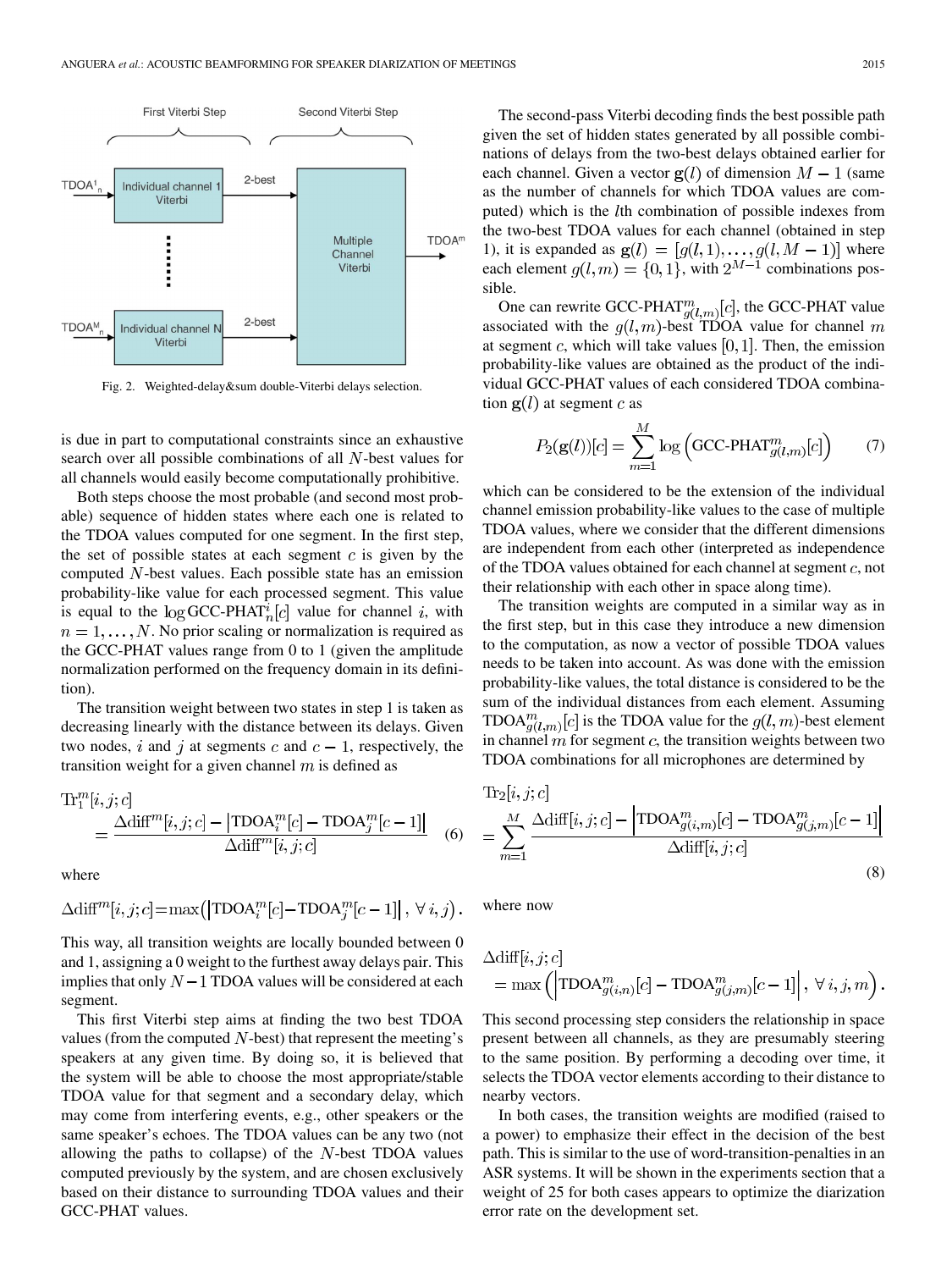

Fig. 3. Two-speaker TDOA Viterbi decoding postprocessing example. (a) Microphones and sound sources layout. (b) Mono-channel 1 first step. (c) Multichannel second step.

To illustrate how the two-step Viterbi decoding works on the TDOA values, let us consider the example in Fig. 3(a). This example shows a situation where four microphones (channels 1–3 and a reference) are used in a room where two speakers  $(s1$  and  $s<sub>2</sub>$ ) are talking to each other, with some overlap speech regions. There is also one or more noisy  $(n1, n2, \dots, nx)$  events of short duration and room noise in general. Both are represented by a "noise" source. Given one of the microphones as a reference, the delay to each of the other microphones is computed, resulting in delays from speech coming from either speaker  $(D(s[1, 2], m))$ or from any of the noisy events  $(D(nx, m))$  with  $m = 1, \ldots, 3$ .

For a particular segment in the meeting, the  $N$ -best TDOA values from the GCC-PHAT cross correlation function are computed. The first Viterbi step determines, for each individual channel, the two-best paths across time for the entire meeting. Fig. 3(b) shows a possible Viterbi trellis for the first step for channel 1, where each column represents the  $N$ -best TDOA values computed for one segment. In this example, four segments were considered where the two speakers are overlapping each other, along with some noisy events. For any given segment, the Viterbi algorithm finds the two-best paths (forced not to overlap with each other) according to the distance of the delays to those in the neighboring segments (transition weights) and to their cross-correlation values (emission probability-like values).

In this example, the third computed segment contains a noisy event that is well detected by channel 1 and the reference channel, and therefore it appears as the first in the  $N$ -best list. The benefit of using Viterbi decoding is that we avoid selecting this event since its delay differs too much from the best neighboring delays and the fact that both speakers also appear with high correlation. On the other hand, the first and second segments contain the delays for the true speakers in the first and second-best positions, although switched in the segments. This example illustrates a possible case where they cannot be correctly ordered and therefore there is a quick speaker change in the first- and second-best delay paths in that segment.

The second step Viterbi decoding adds an extra layer of robustness for the selection of the appropriate delays by considering all the possible delay combinations from all channels. Fig. 3(c) shows the trellis formed by considering, for each segment (in columns), all possible combinations of two-best delays  $(g(l)[c])$  with dimension 3 (in this example  $l = 1, ..., 9$ ). For example, the state labeled as  $[1, 2, 1]$  indicates the combination of the first-best delay obtained for the first and third microphones, together with the second-best delay on the second microphone.

In this step, only the best path is selected according to the overall combined distances and correlation values among all possible combinations. In this example, the algorithm is capable of solving the order mismatch from the previous step, selecting the delays relative to speaker 1 for all the segments. This is done by maximizing the transition and emission probability-like values between states using Viterbi. In this step, the transition weights are higher for combinations whose TDOA delays are closer in space to each other, i.e., from the same acoustic source, and therefore selecting them ensures steering continuity.

In order to evaluate the correction of the selected TDOA values, there are some alternatives, depending on wether we want to make them independent from the signal itself or not. One alternative is to use the resulting signal's SNR. Another alternative is to compute the diarization error rate (DER) by performing speaker diarization using only the TDOA values.

In conclusion, this newly-introduced two-step Viterbi postprocessing technique aims at finding a good tradeoff between reliability (cross-correlation) and stability (distance between contiguous delays). The second of these is perferred since the aim is to obtain an improved signal, avoiding quick changes in the beamforming between acoustic events.

## *D. Output Signal Generation*

Once all information is computed from the input signals, and the optimum TDOA values have been selected, it is time to output the enhanced signal and any accompanying information to be used by the subsequent systems. In this module, several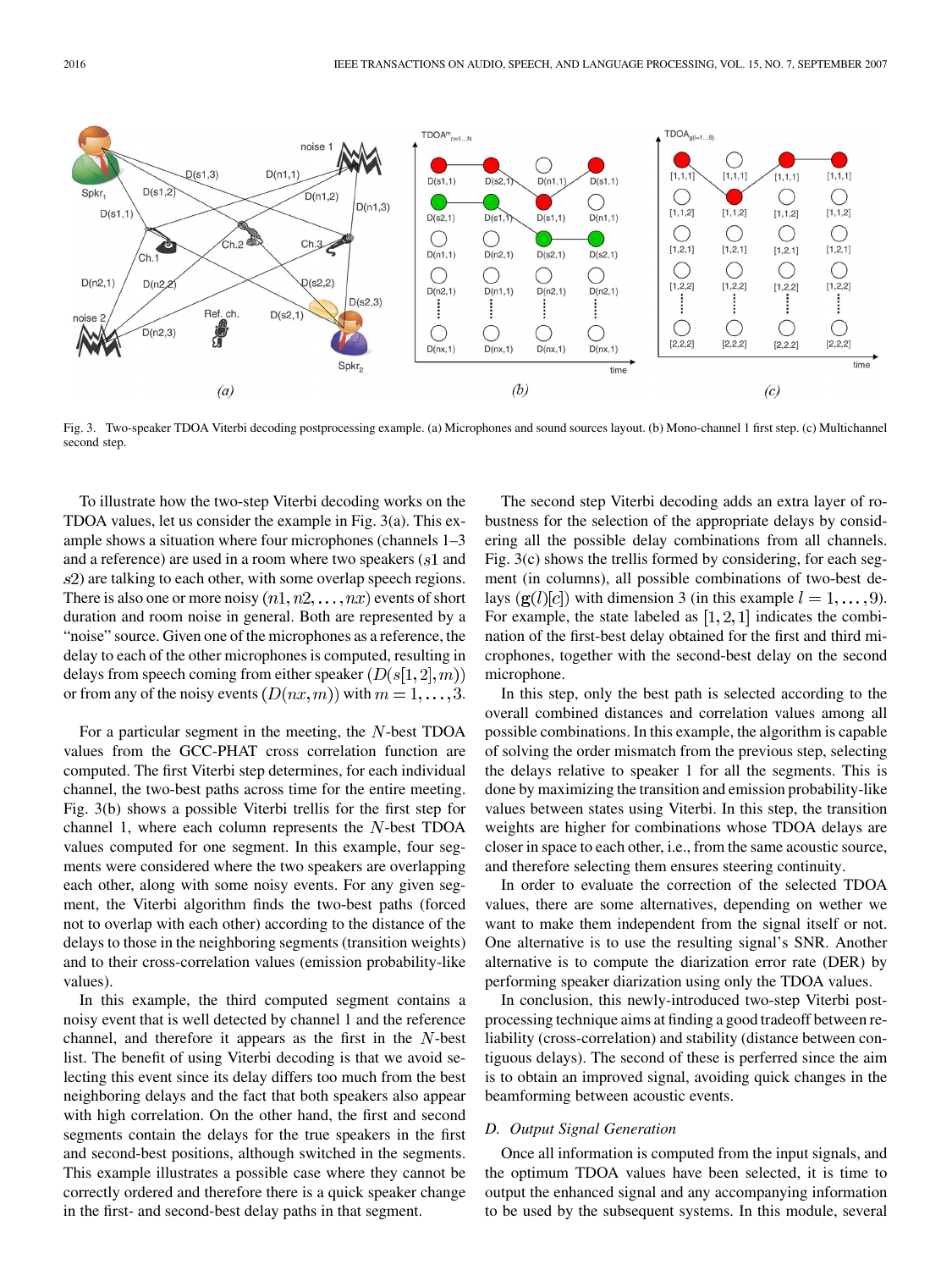algorithms were used to account for the differences between the standard linear microphone array theory and the usual characteristics of meeting room recordings.

*1) Automatic Channel Weight Adaptation:* In the typical formulation of the weighted-delay&sum processing, the additive noise components on each of the channels are expected to be random processes with very similar power density distributions. This allows the noise on each channel to be statistically canceled and the relevant signal enhanced when the delay-adjusted channels are summed. In standard beamforming systems, this noise cancellation is achieved through the use of identical microphones placed only a few inches apart one from each other.

In meeting rooms, it is assumed that all of the distant microphones form a microphone array. However, by having different types of microphones, there is a change in the characteristics of the signal being recorded, and therefore a change in the power density distributions of the resulting additive noises. Also when two microphones are far from each other, the speech they record will be affected by noise of a different nature, due to the room's impulse response, and will have different amplitudes depending on the position of the speaker talking.

This issue is addressed by automatically weighting each channel in the weighted-delay&sum processing in a continuous way during the meeting. This is inspired by the fact that the different channels will have different signal qualities depending on their relative distance to the person speaking, which may change continually during a recording.

The weight for channel m at segment  $c(W_m[c])$  is computed in the following way:

$$
\mathcal{W}_{m}[c] = \begin{cases} \frac{1}{M}, & c = 0\\ (1 - \alpha) \cdot \mathcal{W}_{m}[c - 1] + \alpha \cdot \overline{\text{Xcorr}}_{m}[c], & \text{otherwise} \end{cases}
$$
(9)

where  $\alpha$  is the adaptation ratio, which was empirically set to  $\alpha = 0.05$ , c is the segment being processed, and  $\overline{xcorr}_m[c]$  is the average of the cross-correlation between channel  $m$  and all other channels having all been previously delayed using the selected  $TDOA<sup>m</sup>[c]$  value for that channel.

*2) Automatic Adaptive Channel Elimination:* In some cases, the signal of one of the channels at a particular segment is itself of such low quality that its use in the sum would only degrade the overall quality. This usually happens when the quality of the microphone is poor compared to the others (for example the PDA microphones in the ICSI meeting room recordings as explained in [22]).

In the weighted-delay&sum processing, all available microphones in the room are used, and a dynamic selection and elimination of the microphones that could harm the overall signal quality at every particular segment is performed. The previously defined  $\overline{\text{XCorr}}_m[c]$  is used to determine the channel quality. If  $\overline{\text{Xcorr}}_m[c] < 1/(4M)$ , then  $\mathcal{W}_m[c] = 0$ . After checking all the channels for possible elimination, the weights are recomputed so they sum to 1.

*3) Channels Sum and Output:* Once the output weight has been determined for each channel at a particular segment, all the signals are summed to form the output "enhanced" signal. This output signal needs to be guaranteed acoustic continuity at all times. The theoretical weighted-delay&sum equation as



Fig. 4. Multichannel delayed-signal sum using a triangular window.

shown in (1), would cause discontinuities in the signal at the segment boundaries due to the mismatch between the signals at the edges.

Therefore, a triangular window is used to smooth and reduce the discontinuity between any two segments, as seen in Fig. 4. At every segment, the triangular filter smooths the delayed signal using that segment's chosen TDOA value with the signals delayed using the TDOA values from the previous segment. By using the triangular window, the system obtains a constant total value without discontinuities. The actual implementation is as follows:

$$
y[cS + k] = W_{\text{overall}} \times \left( \alpha[k] \sum_{m=1}^{M} w_m[c]x_m[cS + k - \text{TDOA}^m[c]] + (1 - \alpha[k]) \sum_{m=1}^{M} w_m[c]x_m[cS + k - \text{TDOA}^m[c-1]] \right)
$$
(10)

where  $S$  is the segment sample length,  $c$  is the segment being processed, and  $k$  is the sample within segment being processed.

In the standard implementation, the analysis window overlaps 50% with the segment window as well as the triangular windows used, although it is not necessary for all to use the same overlap values. After all samples from both overlapping windows are summed, the overall weighting factor computed earlier is applied to ensure that the dynamic range of the weighted-delay&summed signal is optimally matched with the available dynamic range of the output file. The resulting enhanced signal is written to a regular pulse-code modulation (PCM) file, 16 KHz and 16 bits, which can be processed by any standard speech processing algorithm. In this paper, it was primarily used for the task of speaker diarization, and also some experiments were performed on ASR.

In addition to the acoustic signal, the proposed beamforming system also obtains accurate estimates of the TDOA values for each segment in the meeting. These TDOA values themselves are used to improve speaker diarization performance, as seen in the experiments below.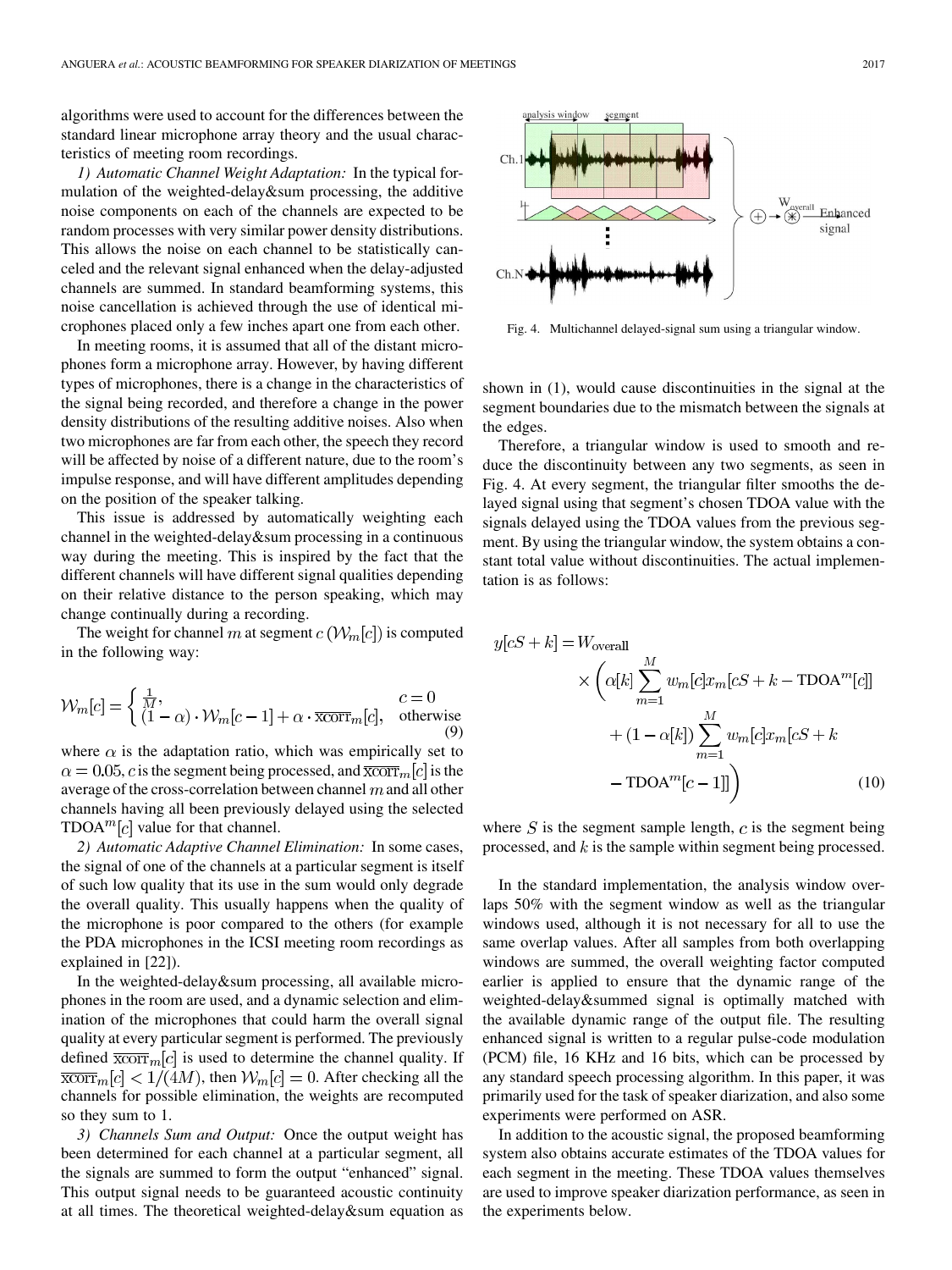## *E. Use of TDOA Values for Speaker Diarization*

As explained in [23] and [24], the speaker diarization system in use here is based on an agglomerative clustering technique. It initially splits the data into K clusters (where K must be greater than the number of speakers, and then iteratively merges the clusters (according to the  $\Delta$  BIC metric described by [25] and later modified by [26]) until a stopping criterion is met. The system uses an ergodic hidden Markov model (HMM) where each state in the HMM is one of the clusters, and each cluster is modeled via a Gaussian mixture model (GMM) of varying complexity. Several algorithms are used in order to attempt to obtain the optimal model complexity and to optimally train each of the models.

When applied to the multiple distant microphone (MDM) data, the acoustic features are extracted from the enhanced signal using 19 Mel cepstral frequency coefficients (MFCCs) (without any derivatives), and the TDOA values are used without modification.

In order to use the TDOA values to improve diarization, we use a separate set of GMMs to model the TDOA features. The acoustic and TDOA streams share the same speaker clustering information, but each set of GMMs are trained on the data coming from the two separate streams. The combination of both contributions is done at the likelihood level and used in the Viterbi decoding and in the Bayesian information criterion (BIC) computation steps as a weighted sum of each of the individual log likelihood values. The relative stream weights are obtained automatically by using an adaptive algorithm based on the BIC values as described in [27].

## III. EXPERIMENTS

The acoustic beamforming system presented in this paper was created for use in the speaker diarization task for the meetings environment. In this section, we present experiments to show the usefulness of the techniques introduced in this work with respect to the speaker diarization task, and we also present some comparative results for a speech recognition task.

All databases used in these experiments come from the NIST RT evaluations from 2004 to 2006: 34 meeting excerpts in total. In all cases, only the conference room domain data was used (where a conference is considered to be a meeting where multiple participants interact around a meeting table). Data from RT2004 and RT2005 were used for development (22 multichannel meetings plus four monochannel meetings), and data from RT2006 was used for testing (eight multichannel meetings). The excerpts were recorded in various physical layouts, using different types of microphones, and included data from ICSI, NIST, LDC, CMU, and others.

The evaluation metrics used are the standard NIST DER for speaker diarization and word error rate (WER) for speech recognition. The DER is the percentage of time that the system misassigns speech (either between speakers or speech/nonspeech) and includes the regions where two (or more) speakers speak simultaneously causing overlapping speech. The WER is the percentage of erroneous words in a transcript. In the case of speech recognition, the reference transcriptions were created manually using the signals recorded from each of the meeting participant's headset microphone. For the diarization experi-

TABLE I DER COMPARISON ON THE DEVELOPMENT SET FOR EACH OF THE PROPOSED ALGORITHMS

| $F&S$ system               | Development |                 |          |
|----------------------------|-------------|-----------------|----------|
|                            | DER.        | $\triangle$ DER | Δ%       |
| RT06s baseline system      | 17.15%      |                 |          |
| 1)Hand-picked ref. channel | 17.09%      | $-0.06$         | $-0.3\%$ |
| 2)No noise threshold       | 18.31%      | 1.15            | 6.3%     |
| No TDOA-Viterbi algorithm  | 17.16%      | 0.01            | $0\%$    |
| No TDOA post-processing    | 18.72%      | 1.57            | 8.3%     |
| 3) No adaptive weights     | 17.48%      | 0.33            | 1.8%     |
| No channels elimination    | 17.14%      | $-0.01$         | $0\%$    |

TABLE II DER COMPARISON ON THE EVALUATION SET FOR EACH OF THE PROPOSED ALGORITHMS

| $F&S$ system               | Evaluation |         |          |      |
|----------------------------|------------|---------|----------|------|
|                            | DER.       | ∆DER.   | Δ%       | z    |
| RT06s baseline system      | 22.92%     |         |          |      |
| 1)Hand-picked ref. channel | 22.49%     | $-0.43$ | $-1.9\%$ | 0.87 |
| 2)No noise threshold       | 23.38%     | 0.46    | $2.0\%$  | 0.85 |
| No TDOA-Viterbi algorithm  | 23.63%     | 0.71    | $3.0\%$  | 2.57 |
| No TDOA post-processing    | 22.25%     | $-0.67$ | $-2.9\%$ | 1.98 |
| 3) No adaptive weights     | 24.06%     | 1.14    | 4.7%     | 4.25 |
| No channels elimination    | 23.91%     | 0.99    | $4.1\%$  | 2.02 |

ments, forced alignments were computed using these transcriptions in order to obtain the reference speaker information. All DER results are computed taking into account errors in the overlapping speech regions.

#### *A. Speaker Diarization Experiments*

We performed two sets of experiments. First, the acoustic beamforming algorithms were tested using only the multichannel meetings. The baseline system for the experiments presented in this first set of experiments is the full system as used in the RT06s evaluation [23] (this includes the beamforming, as explained here, a speech/nonspeech module and a single-channel speaker diarization module). Using this baseline system, we then modify just the key beamforming algorithms presented in this work to show their effect in isolation. These tests only take into account the acoustic data output from the beamforming (i.e., no TDOA values were used).

A second set of experiments uses all of RT meetings available (both single-channel and multichannel), an improved speaker diarization module and a speech/nonspeech module for each signal to show how the acoustic beamforming improves results compared to using the most centrally located microphone in the meeting (defined by NIST as the SDM channel). These diarization tests use both the acoustic data and the TDOA values to improve diarization as shown in [28].

Tables I and II summarize the results for the first set of tests, comparing a full beamforming system (labelled RT06s baseline) with a system where some of the proposed algorithms have been removed, while keeping all other modules constant. For each system, the DER is computed for the development and evaluation sets as well as the absolute DER percentage variation and the percentage variation versus the baseline system  $(\Delta\%)$ . So, a negative value indicates an improvement over the baseline system, which means that the use of the technique lowered the performance of the baseline system (i.e., not using the technique may represent a potential improvement). In the test results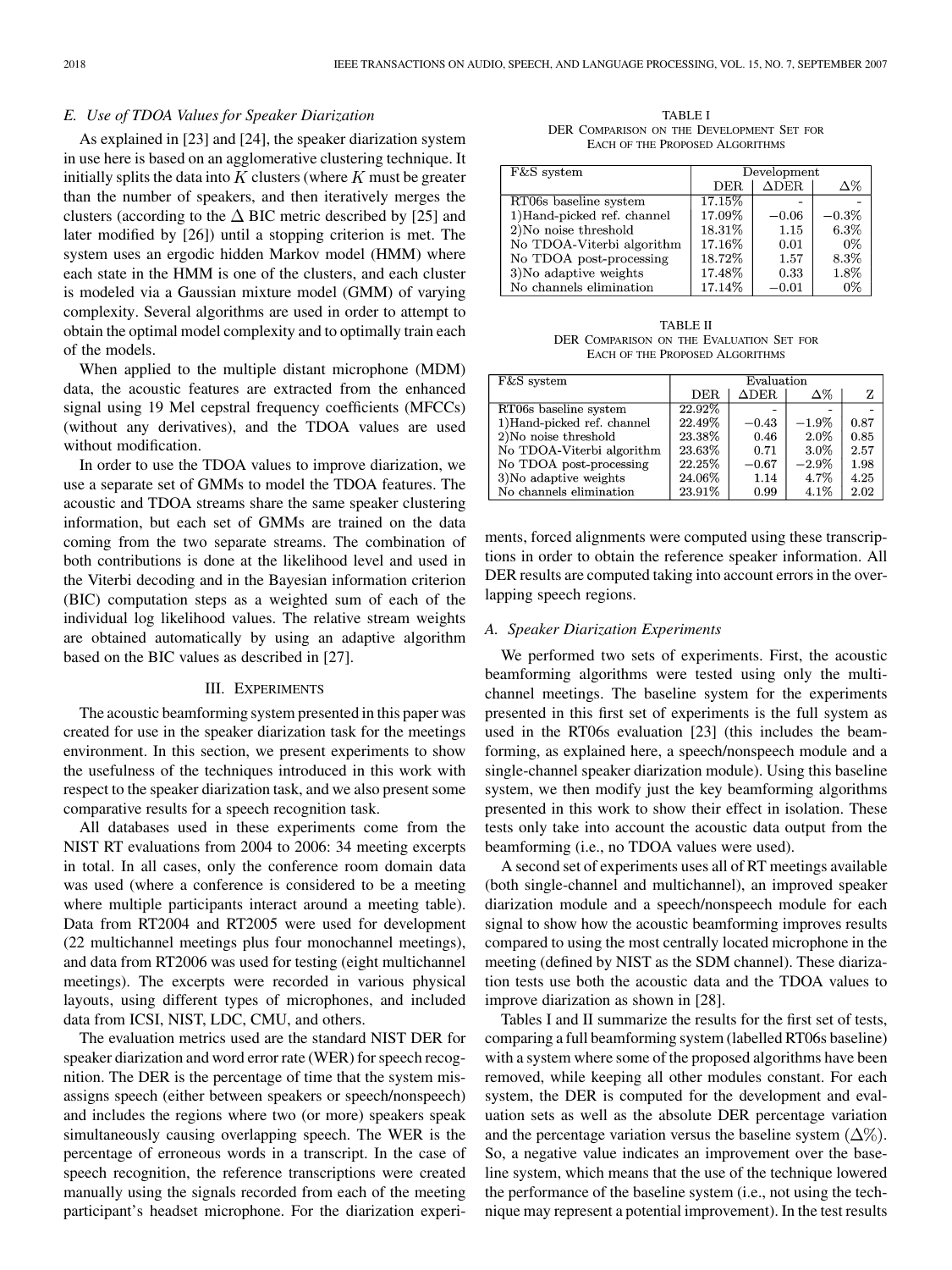in Table II, the last column shows the measured significance parameter  $Z$  for each system compared to the baseline. Such a test is essentially a t-test which applies the matched pairs sentence-segment word error (MAPSSWE) test introduced by [29] and implemented by NIST in [30]. In Diarization, we defined each segment to have 0.5 s. For a significance level of 5% the differences are considered significant when  $Z > 1.96$ 

*1) Meeting Information Extraction Tests:* The first comparison corresponds to the selection of the reference channel to use in the TDOA calculation by taking into account prior information—using the SDM channels as defined by NIST for each excerpt. By using automatic selection of the reference channel (as is done in the baseline system) the results are slightly worse. Although the DER of the development set is almost equal to the hand-picked reference channel, the performance on the eval set shows a relative improvement in DER of 1.87%. We consider that it is still preferable and more robust to use the automatic selection of the reference channel, as it then becomes possible to use this system in areas other than the RT evaluation data, where there might not be any prior information on which microphone to select as the reference. Furthermore, on the test set the significance test shows that such difference between systems is not significant enough  $(Z < 1.96)$ .

*2) TDOA Values Selection Tests:* The following three systems correspond to algorithms in the postprocessing module, which includes the noise thresholding and the TDOA values stability algorithms. When comparing the full RT06s baseline system with a system that does not use any of the postprocessing algorithms, we obtained mixed results depending on the data set. For the development set, the postprocessing algorithms improve results by 8.3% relative, while on the evaluation set, performance is 2.9% worse. In order to fully study such differences, we examine the effects of not using either the noise thresholding algorithm or the the TDOA continuity algorithm.

On the one hand, the noise thresholding algorithm acts as a simple speech/nonspeech detector at the beamforming level. Initial tests were performed to try using a more sophisticated detector, but in the end, it was not used, as the scores were about 10% worse, and it just complicated the system. When studying the effect of not using noise thresholding, we observed that in both the development (6.3% relative) and the evaluation sets (2.0% relative), there was a gain in performance. The noise threshold percentage was initially set to 10% (without performing any optimization experiments), which accounted for all outliers which we wanted to eliminate. For some cases, a higher value of 20% did give slightly better performance, and values lower than 10% did not show as much improvement.

The final implementation of the noise threshold takes into account the histogram of the GCC-PHAT values on the current meeting rather than setting a fixed threshold as reported in [8]. This is done to attempt to compensate for noisy meetings (like some LDC recordings in the NIST RT datasets), where the best threshold is not the same as in the less noisy recordings.

On the other hand, the TDOA continuity algorithm is compared to not performing any continuity processing. The use of this algorithm did not improve performance on the development set, but showed a 3% relative improvement for the test set. In order to process the double Viterbi TDOA decoding, the internal weight variables were both set to 25 in the RT06s baseline system. Further testing performed after the RT06s evaluation showed that setting the first weight to 15 improved the development set results, but worsened the evaluation results. A homogeneous value of 25 seems to be a safe selection for both datasets. For a more complete study of the variation of this parameter, refer to [24].

Another parameter that needs adjusting in the continuity algorithm, is the number of  $N$ -best values to be considered by the algorithm when selecting the optimum TDOA value. The first Viterbi step does a local selection within each channel from the  $N$ -best possible TDOA values to the two-best, which then are considered by the second Viterbi in a global decoding using all of the TDOA values from all channels. The number of possible initial TDOA values is a parameter that describes how many possible peaks in the GCC-PHAT function have to be considered by the first Viterbi. The selection of the optimal number of initial  $N$ -best values needs to account for concurrent acoustic events while avoiding false peaks in the GCC-PHAT function. The default value for  $N$  was set to 4 in the RT06s system based on tests performed on development data and based on the DER and an SNR measure.

Overall, the two individual TDOA selection algorithms each improve performance independently. For the development set, the combinantion of the two techniques shows an improvement that is larger than the sum of individual improvements. In the evaluation set, each individual algorithm performs well in isolation while the combined performance is worse. The significance test of this system compared to the baseline is passed on both development and test cases ( $Z = 1.98$  in development,  $Z = 2.31$ in test). A per-meeting basis analysis should be performed in order to assess particular cases where these algorithms do not perform well together.

*3) Output Signal Generation Tests:* The final two results show tests performed when not using the algorithms related to output signal generation. When no channel weights are used, a  $1/N$  constant weight is applied to all channels. The DER improves by 1.8% relative by using the relative channel weights on the development set and by 4.7% relative on the evaluation set. So it appears that this algorithm is beneficial to the system and it does not impose a significant computational burden on the system.

Experiments with eliminating frames of data from the "bad" channels show that the DER does not change for the development set, but improves by 4.1% relative for the evaluation set. We believe this is due to the dependency of this algorithm on the relative quality of microphones in each recording setup. When all microphones are of a similar quality, none of them loses frames, and therefore the results should be the to the system where the algorithm was not used. Both algorithms passed the significance test on the test data.

*4) Overall Acoustic Beamforming Tests:* Now that we have examined the usefulness of each of the individual algorithms involved in the generation of an enhanced output signal, we will attempt to assess how well the beamforming system can take advantage of the multiplicity of recording channels in a meeting environment. To do this, we will use both the MFCC and TDOA values, comparing the output of the speaker diarization system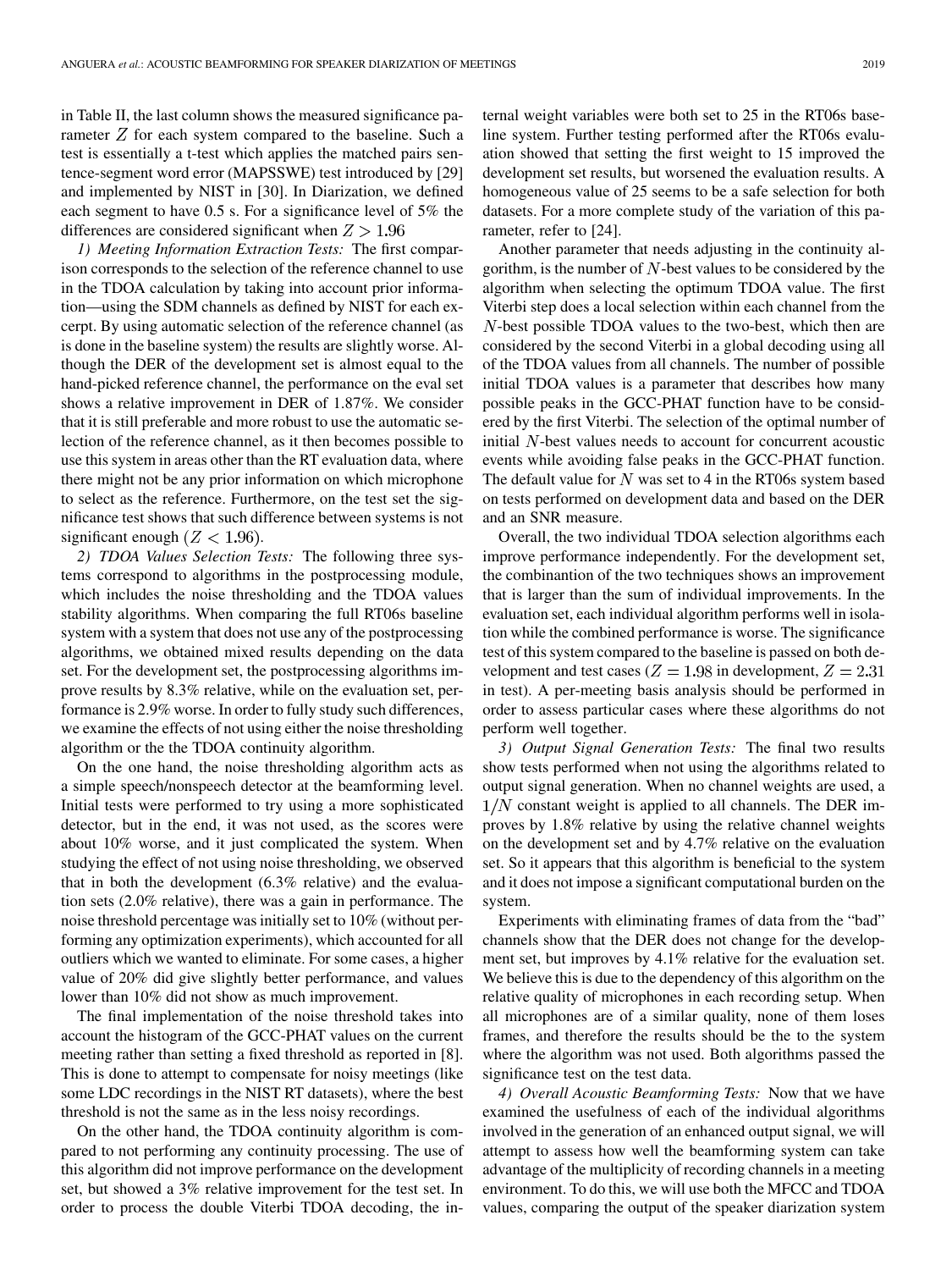

Fig. 5. Using a single microphone versus multiple microphones combined via acoustic beamforming on meetings.

for the multiple distant microphone condition (MDM+TDOA), with that of the most centrally located single distant microphone (SDM, as defined by NIST) condition.

In Fig. 5, we see improvements of 41.15% and 25.45% relative on the development and test sets, respectively. This is due to several factors: the improved quality of the beamformed signal, which also propagates to the speech/nonspeech module, and the use of the TDOA values from the beamforming adds additional information about the current speaker's position in the room. Both these issues are the result from applying the beamforming algorithm presented in this paper to the diarization task: the enhanced acoustic signal and the information about speakers positions brought by the TDOA values (which is otherwise lost when collapsing all channels acoustic data into one).

In order to isolate the improvements resulting from using the enhanced acoustic signal and from inserting the TDOA values in the speaker diarization module, we will be applying the system used to compute Fig. 5 to the development set. Using only the acoustic features for diarization (no TDOA values), we obtained a 19.04% DER. This shows a similar, incremental improvement coming from the beamformed signal (first) and adding to it the information from the TDOA in diarization (second).

On other data sets, we observe different behavior. Namely, adding TDOA values results in a much larger improvement than just using the MFCC features computed from the beamformed signal alone. This is due to the heterogeneity of the acoustic channels which are to be beamformed. In some meeting setups, although TDOA values can be well estimated, the signal quality of some channels can degrade the overall acoustic output. Adaptive weighting and channel elimination algorithms help to always obtain an output signal which is of more quality than any of the individual ones, although in some cases this improvement might be minimal. For more comparisons and experiments, refer to [24].

In order to study the significance of these results, we apply the test described before on the test data. We obtain a significance factor  $Z = 8.26$  comparing the SDM system with the MDM+TDOA system and a  $Z = 8.1$  comparing the MDM with the MDM+TDOA systems, indicating both are very significant results and not due to randomicities.

TABLE III WER USING THE RT06S ASR SYSTEM INCLUDING THE BEAMFORMER

| dataset | SDM   | <b>MDM</b> | ADM   | MM3A |
|---------|-------|------------|-------|------|
| RT05s   | 47.7% | 45.8%      | 38.6% |      |
| RT06s   | 57.3% | 55.5%      | 51%   | 56%  |

## *B. Speech Recognition Experiments*

The beamforming system developed for the speaker diarization task was also used to obtain an enhanced signal for the ASR systems that ICSI and SRI presented at the RT NIST evaluations. For RT05s, the same beamforming system was used for ASR and for speaker diarization. As explained in [31], evaluating on the RT04s eval set, and excluding the CMU mono-channel meetings, the new beamforming outperformed the previous version of the ICSI beamforming system by 2.8% absolute (from 42.9% word error rate to 40.1%). The previous beamforming system in use at ICSI was based on delay&sum of full speech segments (obtained from a speaker segmentation algorithm).

For the RT06s system, the beamforming module was tuned separately from the diarization module to optimize for WER, leading to a system which was more robust than the RT05s beamforming system. Although acoustic beamforming attempts to optimize the enhanced signal's SNR, the use of the enhanced signal in these two systems behaves slightly differently because the two systems are evaluated using different metrics, one based on time alignment and the other on word accuracy. In fact, in [24], it is shown that SNR and DER behave differently, and therefore optimizing the beamforming system with one metric does not necessarily improve performance on the other metric. In fact, separate tuning was not found to be crucial, as only about 2% relative improvement on WER was gained compared to using a common beamforming system.

As seen in [32], and reproduced in Table III, the RT05s and RT06s datasets were used to evaluate the RT06s ASR system. In both datasets, there is an improvement of almost 2% absolute improvement over SDM by using beamforming in the MDM condition. These two ASR systems are identical except that the system for MDM uses the weighted-delay&sum algorithm, along with some minor tuning parameters which were optimized for each condition.

This improvement becomes much larger between the MDM and ADM cases, where the improvement is exclusively due to the fact that the acoustic beamforming was performed using many more microphones (in the ADM case).

The Multiple Mark III microphone arrays (MM3a) were available for the RT06s evaluation data on lecture rooms. Tests performed comparing results with other state-of-the-art beamforming systems showed that the proposed beamformer performed very well.

## IV. CONCLUSION

When performing speaker diarization on recording from the meetings domain, we often have recordings available from multiple microphones. There have been several approaches in recent years trying to take advantage of this information. However, these approaches have had only limited success compared to using only a single, most centrally located, microphone. In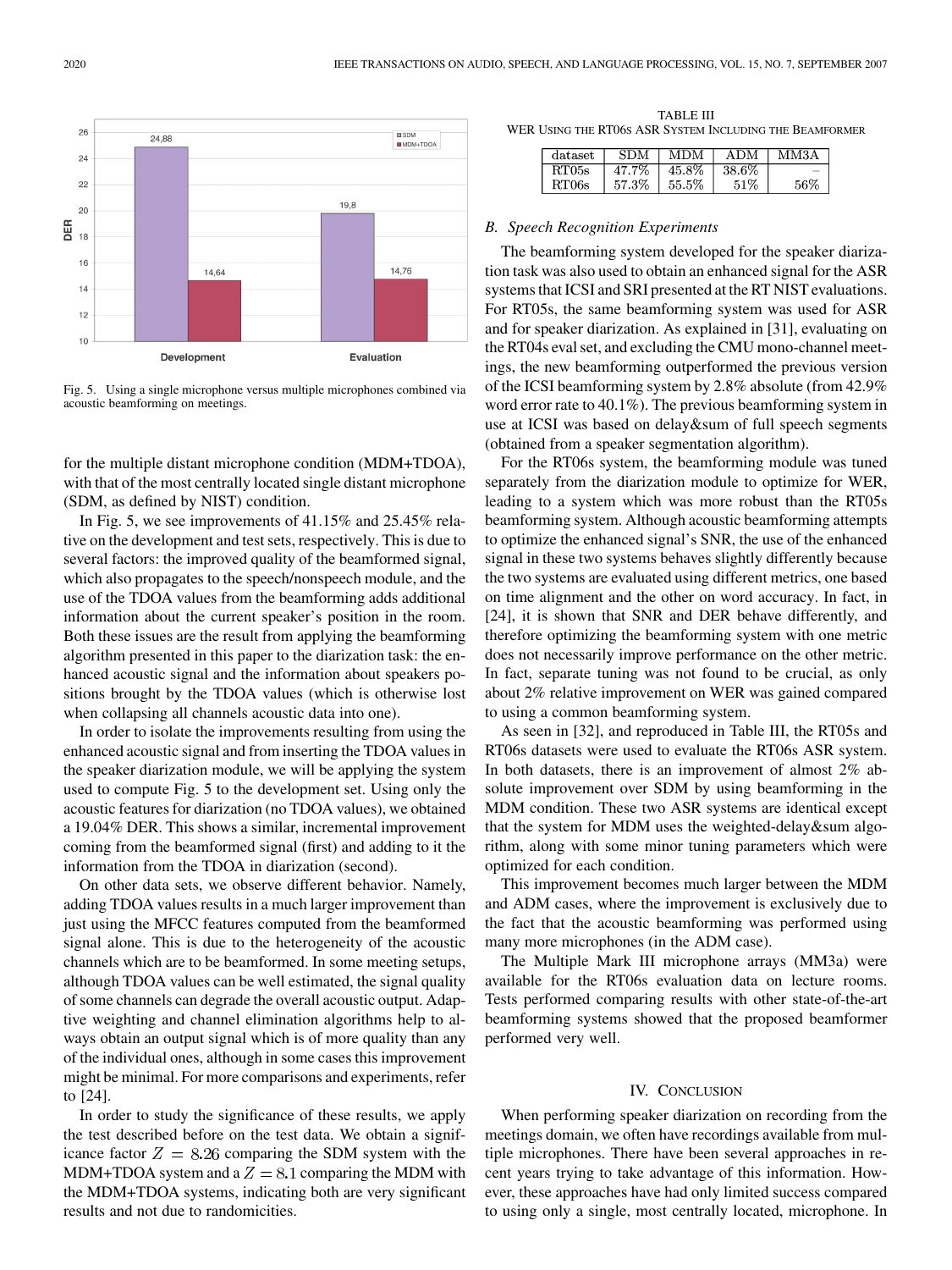this paper, we present an approach, based on popular acoustic beamforming techniques, to obtain a single enhanced signal and speaker-position information from a number of microphones. We have proposed several novel algorithms to obtain improved signal quality, under most conditions, for the task of speaker diarization. Additionally, we have shown improvements due to the use of between-channel delay values as a form of spacial information for the diarization task. Tests performed on NIST rich transcription data showed a significant reduction in error for the diarization task compared to using just a single microphone. In addition, tests using the same beamforming system in a speech recognition task also showed improvements over previous beamforming implementations. We believe that the proposed use of acoustic beamforming for speaker diarization is an important step towards the goal of filling the performance gap between meetings data and broadcast news data in the task of speaker diarization.

## ACKNOWLEDGMENT

The authors would like to thank M. Ferras for various technical help during the development of these algorithms and to J. M. Pardo for his contribution in the use of delays in speaker diarization.

#### **REFERENCES**

- [1] S. Cassidy, "The Macquarie speaker diarization system for RT04s," in *Proc. NIST 2004 Spring Meetings Recognition Evaluation Workshop*, Montreal, QC, Canada, 2004 [Online]. Available: http://www.nist.gov/ speech/test\_beds/mr\_proj/icassp\_program.html
- [2] D. van Leeuwen, "The TNO Speaker Diarization System for NIST RT05s for Meeting Data," in *Lecture Notes in Computer Science*, ser. Machine Learning for Multimodal Interaction (MLMI 2005). Berlin, Germany: Springer, 2006, vol. 3869, pp. 440–449.
- [3] D. van Leeuwen and M. Huijbregts, "The AMI Speaker Diarization System for NIST RT06s Meeting Data," in *Lecture Notes in Computer Science*, ser. Machine Learning for Multimodal Interaction (MLMI 2006). Berlin, Germany: Springer, 2006, vol. 4299, pp. 371–384.
- [4] O. Jin, K. Laskowski, T. Schultz, and A. Waibel, "Speaker segmentation and clustering in meetings," in *Proc. NIST 2004 Spring Meetings Recognition Evaluation Workshop*, Montreal, QC, Canada, 2004 [Online]. Available: http://www.nist.gov/speech/test\_beds/mr\_proj/ icassp\_program.html
- [5] C. Fredouille, D. Moraru, S. Meignier, L. Besacier, and J.-F. Bonastre, "The NIST 2004 spring rich transcription evaluation: Two-axis merging strategy in the context of multiple distant microphone based meeting speaker segmentation," in *NIST 2004 Spring Meetings Recognition Evaluation Workshop*, Montreal, QC, Canada, 2004 [Online]. Available: http://www.nist.gov/speech/test\_beds/mr\_proj/icassp\_program.html
- [6] D. Istrate, C. Fredouille, S. Meignier, L. Besacier, and J.-F. Bonastre, "NIST RT05s Evaluation: Pre-Processing Techniques and Speaker Diarization on Multiple Microphone Meetings," in *Lecture Notes in Computer Science*, ser. Machine Learning for Multimodal Interaction (MLMI 2005). Berlin, Germany: Springer, 2006, vol. 3869, pp. 428–439.
- [7] C. Fredouille and G. Senay, "Technical Improvements of the E-HMM Based Speaker Diarization System for Meetings Records," in *Lecture Notes in Computer Science*, ser. Machine Learning for Multimodal Interaction (MLMI 2006). Berlin, Germany: Springer, 2006, vol. 4299, pp. 359–370.
- [8] X. Anguera, C. Wooters, and J. Hernando, "Speaker diarization for multi-party meetings using acoustic fusion," in *Proc. ASRU*, San Juan, Puerto Rico, Nov. 2005, pp. 426–431.
- [9] X. Anguera, C. Wooters, B. Peskin, and M. Aguilo, "Robust Speaker Segmentation for Meetings: The ICSI-SRI Spring 2005 Diarization System," in *Lecture Notes in Computer Science*, ser. Machine Learning for Multimodal Interaction (MLMI 2005). Berlin, Germany: Springer, 2006, vol. 3869, pp. 402–414.
- [10] B. van Veen and K. M. Buckley, " Beamforming: A versatile approach to spatial filtering," *IEEE ASSP Mag.*, vol. 5, no. 2, pp. 4–24, Apr. 1988.
- [11] H. Krim and M. Viberg, "Two decades of array signal processing research," *IEEE Signal Process. Mag.*, vol. 13, no. 4, pp. 67–94, Jul. 1996.
- [12] J. G. Fiscus, J. Ajot, M. Michet, and J. S. Garofolo, "The AMI Speaker Diarization System for NIST RT06s Meeting Data," in *Lecture Notes in Computer Science*, ser. Machine Learning for Multimodal Interaction (MLMI 2006). Berlin, Germany: Springer, 2006, vol. 4299, pp. 309–322.
- [13] "Beamformit: Open Source Acoustic Beamforming Software," 2007. [Online]. Available: http://www.icsi.berkeley.edu/ xanguera/beamformit
- [14] J. Flanagan, J. Johnson, R. Kahn, and G. Elko, "Computer-steered microphone arrays for sound transduction in large rooms," *J. Acoust. Soc. Amer.*, vol. 78, pp. 1508–1518, Nov. 1994.
- [15] D. Johnson and D. Dudgeon*, Array Signal Processing*. Englewood Cliffs: Prentice-Hall, 1993.
- [16] C. H. Knapp and G. C. Carter, "The generalized correlation method for estimation of time delay," *IEEE Trans. Acoust., Speech, Signal Process.*, vol. ASSP-24, no. 4, pp. 320–327, Aug. 1976.
- [17] M. S. Brandstein and H. F. Silverman, "A robust method for speech signal time-delay estimation in reverberant rooms," in *Proc. ICASSP*, Munich, Germany, May 1997, pp. 375–378.
- [18] Wiener and Norbert*, Extrapolation, Interpolation, and Smoothing of Stationary Time Series*. New York: Wiley, 1949.
- [19] N. Mirghafori, A. Stolcke, C. Wooters, T. Pirinen, I. Bulyko, D. Gelbart, M. Graciarena, S. Otterson, B. Peskin, and M. Ostendorf, "From switchboard to meetings: Development of the 2004 ICSI-SRI-UW meeting recognition system," in *Proc. ICSLP*, Jeju Island, Korea, Oct. 2004, pp. 1957–1960.
- [20] "NIST Rich Transcription Evaluations," 2006. [Online]. Available: http://www.nist.gov/speech/tests/rt
- [21] "ICSI Meeting Recorder Project: Channel Skew in ICSI-Recorded Meetings," 2006. [Online]. Available: http://www.icsi.berkeley.edu/ dpwe/research/mtgrcdr/chanskew.html
- [22] A. Janin, J. Ang, S. Bhagat, R. Dhillon, J. Edwards, J. Macias-Guarasa, N. Morgan, B. Peskin, E. Shriberg, A. Stolcke, C. Wooters, and B. Wrede, "The ICSI meeting project: Resources and research," in *Proc. NIST Spring Meetings Recognition Workshop*, Montreal, QC, Canada, 2004.
- [23] X. Anguera, C. Wooters, and J. M. Pardo, "Robust speaker diarization for meetings: ICSI RT06s evaluation system," in *Proc. ICSLP*, Pittsburgh, PA, Sep. 2006, pp. 1674–1677.
- [24] X. Anguera, "Robust speaker diarization for meetings," Ph.D. dissertation, Universitat Politecnica de Catalunya, Barcelona, Spain, 2006.
- [25] S. S. Chen and P. Gopalakrishnan, "Clustering via the bayesian information criterion with applications in speech recognition," in *Proc. ICASSP*, Seattle, WA, 1998, vol. 2, pp. 645–648.
- [26] J. Ajmera and C. Wooters, "A robust speaker clustering algorithm," in *Proc. ASRU*, U.S. Virgin Islands, Dec. 2003, pp. 411–416.
- [27] X. Anguera, C. Wooters, J. M. Pardo, and J. Hernando, "Automatic weighting for the combination of TDOA and acoustic features in speaker diarization for meetings," in *Proc. ICASSP*, Apr. 2007, pp. 241–244.
- [28] J. M. Pardo, X. Anguera, and C. Wooters, "Speaker diarization for multiple distant microphone meetings: Mixing acoustic features and interchannel time differences," in *Proc. ICSLP*, Sep. 2006, pp. 2194–2197.
- [29] L. Gillick and S. Cox, "Some statistical issues in the comparison of speech recognition algorithms," in *Proc. ICASSP*, 1989, pp. 532–535.
- [30] D. Pallett, W. Fisher, and J. Fiscus, "Tools for the analysis of benchmark speech recognition tests," in *Proc. ICASSP*, 1990, vol. 1, pp. 97–100.
- [31] A. Stolcke, X. Anguera, K. Boakye, O. Cetin, F. Grezl, A. Janin, A. Mandal, B. Peskin, C. Wooters, and J. Zheng, "Further Progress in Meeting Recognition: The ICSI-SRI Spring 2005 Speech-to-Text Evaluation System," in *Lecture Notes in Computer Science*, ser. Machine Learning for Multimodal Interaction (MLMI 2005). Berlin, Germany: Springer, 2006, vol. 3869, pp. 463–475.
- [32] A. Janin, A. Stolcke, X. Anguera, K. Boakye, O. Cetin, J. Frankel, and J. Zheng, "The ICSI-SRI Spring 2006 Meeting Recognition System," in *Lecture Notes in Computer Science*, ser. Machine Learning for Multimodal Interaction (MLMI 2005). Berlin, Germany: Springer, 2006, vol. 3869, pp. 444–456.